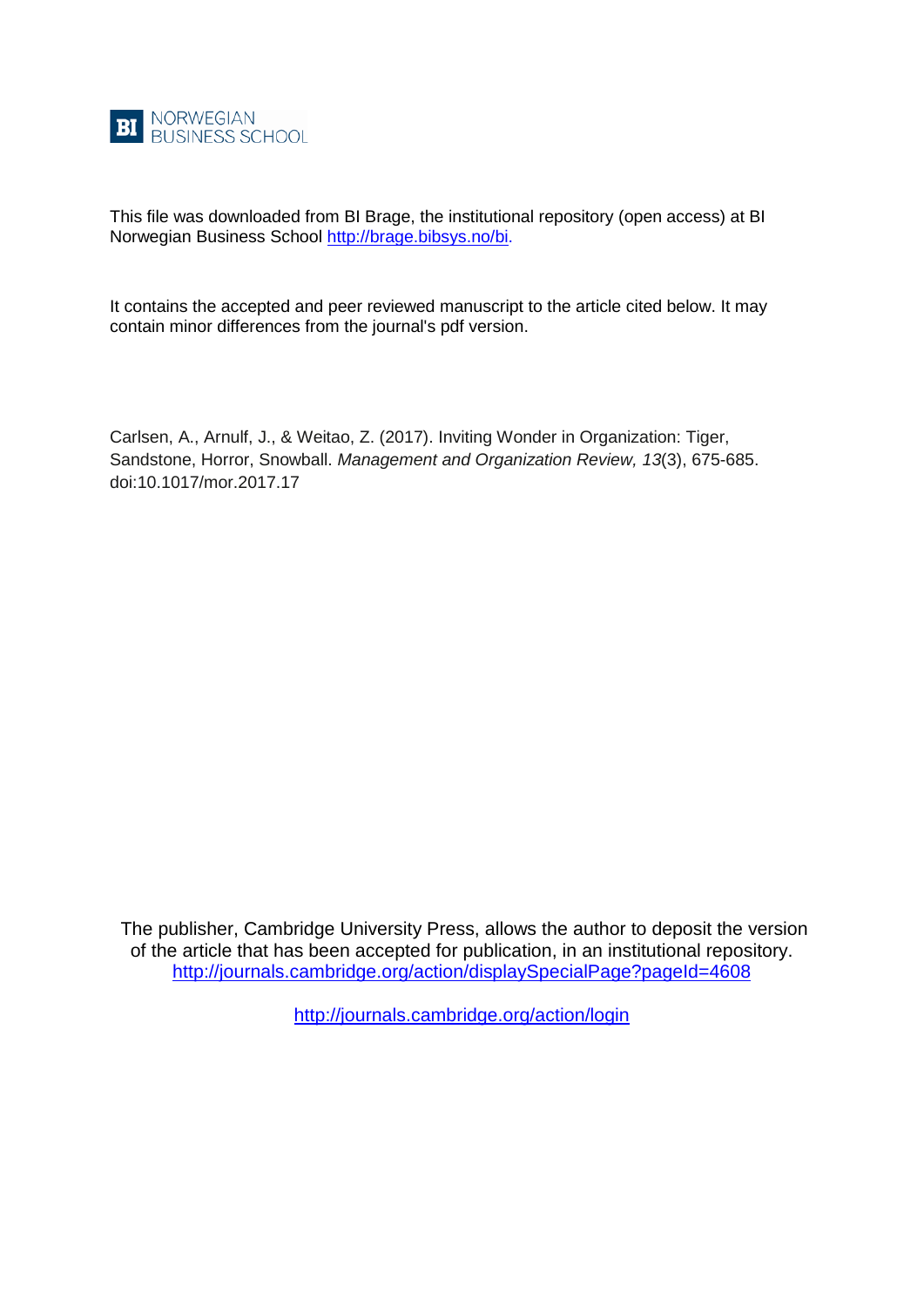# **Inviting Wonder in Organization: Tiger, Sandstone, Horror, Snowball.**

This is an author preprint of the paper. For the full, proof read and edited version, please see Carlsen, A, Arnulf, J. K and Weitao, Z. (2017). Inviting wonder in organizations. Tiger, sandstone, horror, snowball. *Management and Organization Review* 13(3): 675-685.

> Arne Carlsen and Jan Ketil Arnulf Department of Leadership and Organizational Behavior, BI Norwegian Business School

> Zhao Weitao, School of Management, Fudan University

Who would follow the Way must go beyond words. Who would know the world must go beyond names.

Nameless, all things begin. Named, all things are born.

Empty of intent, one may be filled with awe. Full of intent, one may know what's manifest. One source, different fonts. Wonders both.

From wonder into wonder, existence opens.

- *Daodejing*, chapter 1 (transl. Allchin, 2002)<sup>i</sup>

Wonder is a fundamental quality of human experiencing, one that has occupied many of the world's greatest thinkers and is held to underpin all imagination, formation of deep interest and empathic turning to the other (Nussbaum, 2001, Rubinstein, 2008). Yet, wonder is largely missing from the field of organization studies, especially as a line of empirical inquiry. In this paper, we call for an organizational and managerial consideration of wonder as a major source of creativity and meaning making in organizations. We point to overlooked and important parallels in the treatment of wonder in Western philosophy and the East Asia philosophy of Daoism, particularly as featured in *Daodejing*, and extend a threefold invitation to wonder for scholars and practitioners of organizations.

First, we invite consideration of the manifestations and potentials of wonder in organizations. Wonder is to be seen as a relational quality of ordinary experience rather than solitary dwelling on grand miracles. The examples we reason from include the creation and experiencing of services and larger entrepreneurial quests as well as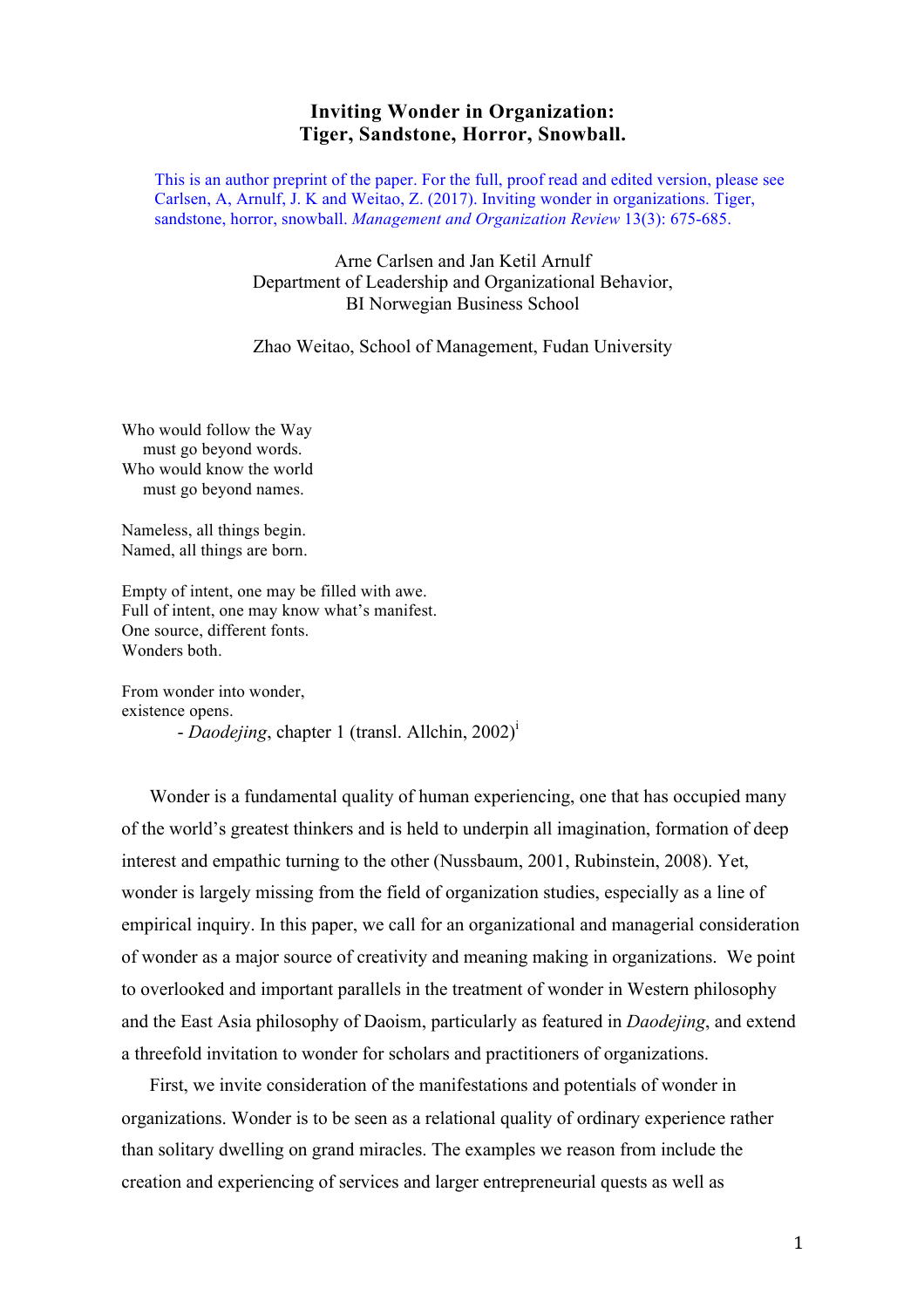conversations in traffic and the care for humans at the end of life. The sample ranges from service providers in Scandinavia and Shanghai to entrepreneurs like Steve Jobs in Silicon Valley and Ferran Adrià in Catalonia/Spain. We show how wonder underpins the search for austere beauty, the passionate pursuit of burning questions and the immersion in service experiences. These examples cast experiences of wonder as integral to organizational meaning making and performance, not something outside or in opposition to it.

Second, we invite a philosophical consideration of wonder as a universal quality of organizational life. We see the phenomenon of wonder across widely differing organizational contexts, cultural settings and philosophical origins. Chapter one (see above) of *Daodejing* might be the first philosophical text known to man in which the phenomenon of wonder features centrally. It was written some 200 years before what is considered the inaugurial treatment of wonder in Western philosophy (Plato, Theaetetus, in Cooper, 1997: 173), and preceeds many of the central themes in Western philosophy of wonder. This includes the affective, felt nature of knowing, the limits of language and the ineffability and processual nature of existence (Yu, 2003, Chang, 1977/2014) or the mutual entailing of opposites (Ames and Hall, 2003). Pursuit of the mystery of mysteries involves a shuttling between naming and non-naming, intending and non-intending (Lau, 1963/1989/2012), or being and non-being (Liu, 2009).

Third, we invite consideration of wonder as an embracement of Mystery for its own sake, in organizations and our inquiry about them. Wonder can be defined as a combination of (1) feeling startled or struck by something unusual in the usual, *wondering at*, and (2) being moved into self-transcending search that address Mysteries of being, *wondering about* (Carlsen and Sandelands, 2015). In simpler terms, wonder is a primordial source of sensory arousal and passionate search. Thus we move beyond mere astonishment (the arousal part) and beyond a casual use of the term, which may refer to almost any set of questions in everyday life, like 'I wonder what's on TV tonight'. Emphasizing the search part of wonder means accepting its endless, baffling and ineffable character (Liu, 2009). Wonder cannot be tamed, pinned down or sliced, weighed and measured in the service of calculative reason. It has a thousand faces and achieves its significance and invitational force precisely because of that. Every moment of existence must be regarded inherently unfinished, open to being cast into estrangement and a potential invitation to wonder (Platt, 1997, Ames and Hall, 2003).

In that spirit we start with a conversation, in the tight traffic of Shanghai, where a spiritual descendant of Socrates works as a driver.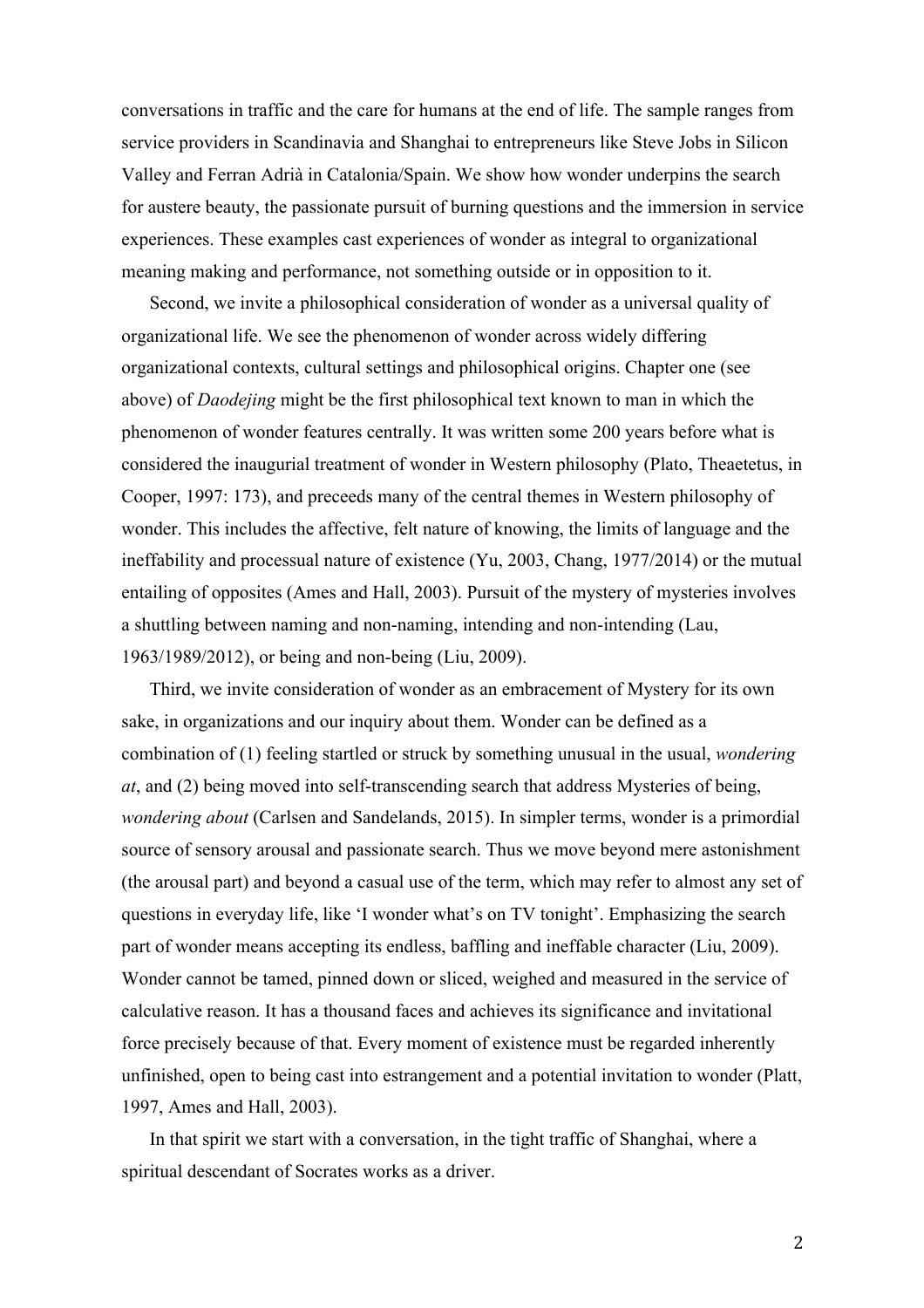### **Inviting discovery in conversation - Mr. Driver and the great bug**

Jan Ketil: A stranger asking the locals about their culture may be ignored, informed or left confused. Sometimes he may also be invited into discovery.

One day as Mr. Driver and I were stuck in a traffic jam, I spotted a Chinese character that was unknown to me on a license plate. It looked like this: 闽. "What is that character on the car in front of us," I asked. "That one?" Mr. Driver said and peeked downwards. "It is the character "min". That is the character representing Fujian province." "It depicts a bug in a gate." I suggested, and Mr. Driver agreed. "Why would anyone represent the Fujian province with a bug in a gate," I continued. Mr. Driver shrugged and replied that this is just how things are, it is the character "min" and it has signified Fujian since time immemorial.

"Could it have to do with seafood?" I kept asking, exposing my Western preference for logical and linear explanations. "The bug part of the character is frequently a part of characters describing seafood, for example shrimp or crabs  $(\text{IF}$  and  $\text{H}$ ). The Fujian province is a coastal province. Earlier, people could have thought of it as the gate to seafood, thus a gate with a bug inside it." "Good thinking," Mr. Driver lauded my suggestion, "but that might really not be the core idea. You must understand that in ancient Chinese, the bug is also a tiger." "A tiger," I echoed, "you must be kidding me?" "No," Mr. Driver said, "it was called the Big Bug –  $\not$   $\not$   $\pm$   $\uparrow$ , originally written as three bugs on top of each other (蟲). Check your dictionary if you don't believe me." I checked, and found to my amazement that the dictionary confirmed his claim.

"By what strange line of thinking have people come to describe the tiger as a bug," I wondered. "Because it is really awesome," Mr Driver explained without hesitation. "Just in the same way that the snake was called the Long Bug ( $\bigoplus$   $\pm$ )." Another check with the dictionary proved him right again. "Someone is straining the conception of a bug here," I mused.

"It is due to all the awesome properties displayed by these animals," Mr Driver continued. "Just think of dragons." "Dragons?" "Yes! The dragon is an awe-inspiring animal that brings power and happiness. Does not everyone want to be a little bit of a dragon?" "Well actually," I had to admit, "at least in China..." "There you see," he triumphed, "and you can adopt the properties of the dragon by eating a bit of one. The problem is of course that the dragon belongs to creatures of fairytales, we all know that, and so you will never be served one." "No?" "But of course people have found solutions! Because what is, after all, a dragon? It is a tiger-like snake, or a snake-like tiger, right? And so they use a Long Bug, that is a snake, and serve it with a Big Bug, a tiger." "Tiger? As a dish?" "Of course that is hard nowadays as there are so few tigers. Then again, the tiger is only sort of a cat. Therefore, the actual dish you will be served in most places is a cat, stewed in a snake. Then you will be eating dragon. No wonder it is a popular dish many places, and especially in the wintertime."

Coming home at last, I was fortunately treated to more common dishes such as potato silk and Ma Lan Tou. While Hong Hong ladled out the good stuff, I could not keep from asking her: "Hong Hong, may I ask you a question?" "Of course. What is it?" "If I say Big Bug to you, what does it make you think about?" Hong Hong put down her bowl of rice and dates, her face taking on an astonished expression and answered: "Big Bug? Ahem, it would have to be a tiger, wouldn't it?" "But why on earth is it called a big bug?" Thereupon Hong Hong beamed with relief as she served the tree-ears, explaining with a smile: "That one is easy. It is obviously because of the way the tiger moves."

The accuracy of the explanations could be disputed. While some argue that the character  $\pm$  is an ancient generic term for "animal"<sup>ii</sup>, others contest this (Sterckx, 2005). Moreover, the dish Mr. Driver referred to, using cat and snake as ingredients may be 龙虎 斗 (Long Hu Tou). This is a Cantonese dish and the name is derived from the idiom  $\hat{\pi}$ 争 虎斗(Long Zheng Hu Tou) literally meaning a dragon and a tiger in fierce combat.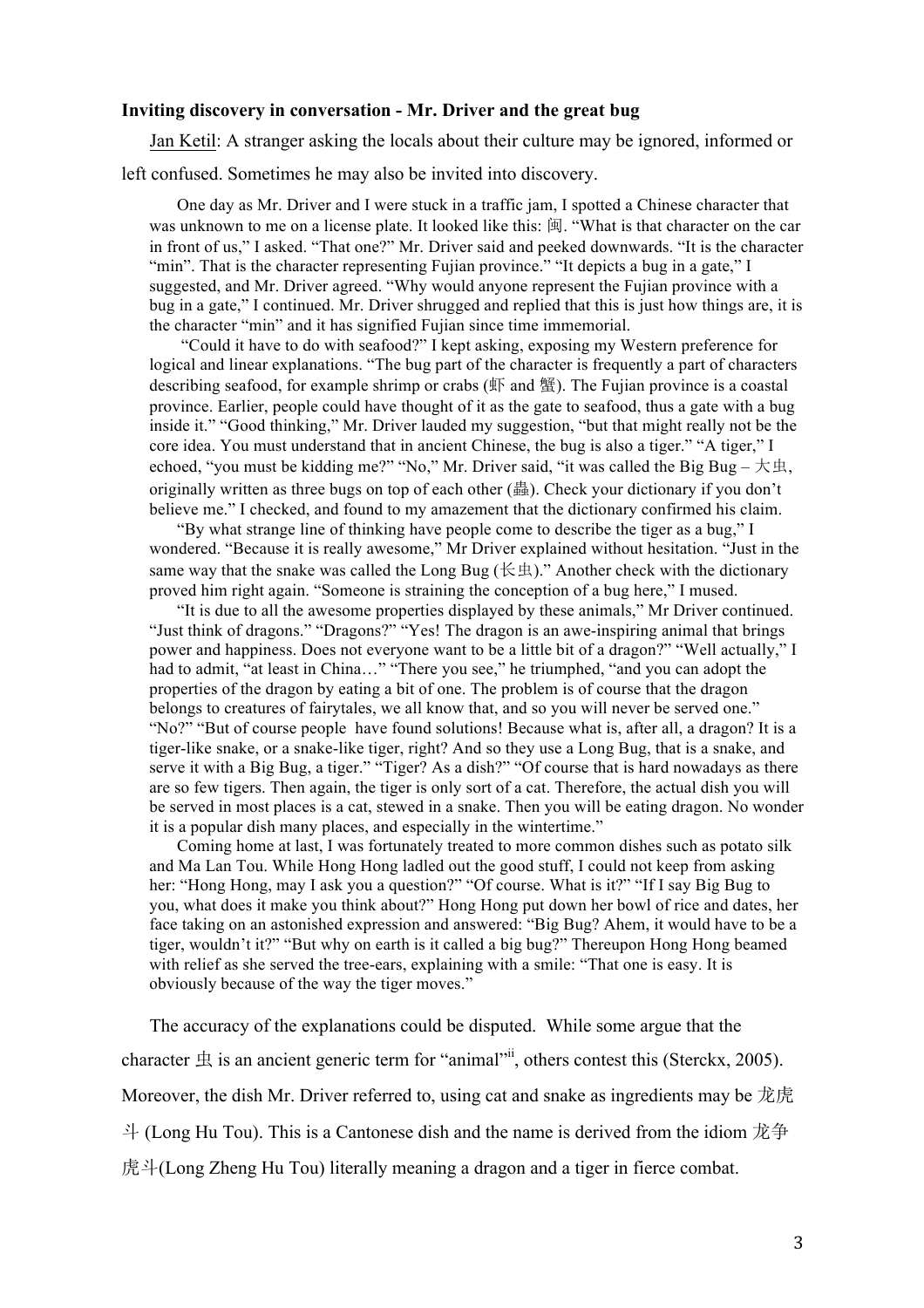Beyond accuracy, what mattered was the felt invitation to a world of discovery.

### **Inviting creation – burning questions and howling horror**

The joint discovery of Mr. Driver and Jan Ketil on the character representing the Fujian province escaped closure. It may even be seen as partly ignorant. Can wonder also be part of more deliberate creative pursuits that are beneficial to organizations and the people in them?

We move to Scandinavia and a four-year action research project that searched for lessons of the extraordinary in everyday creativity from six leading service firms, companies that are all engaged in "idea work" (CarlsenClegg and Gjersvik, 2012). One of the key qualities of the extraordinary that came out of this research was the craving for wonder by top performers.

The thirst for wonder first appeared in an interview with a seasoned explorer of oil and gas – Sigmund, a legend amongst his peers and the protagonist behind many large discoveries. Sigmund tells a story about doing a post-mortem of a dry well on the outskirts of an area where oil companies had been drilling wells for almost 20 years with meager results. He had noticed something that did not cohere with the dominant geological model for the area:

"I had these questions that just burned and burned: 'Darned, if this is a structural trap, why did not all the oil leak through the thin layers of sandstone that are above the main reservoir and that are also filled with oil?"

It turned out that his hunch was right. Sigmund managed to find backing for an alternative geological model and initiated exploration that led to a discovery of 700 million barrels of oil. In the most intense part of the interview, Sigmund leans forward, saying.

"I had asked the *questions* beforehand. I would just have to say that this is simply the way I work. It applies to both my hobbies and my work. I have this great desire to figure things out, to find answers. I *wonder* a lot. Whether it has to do with geology or not: the questions kind of take over, regardless of whether I ask others or try to figure it out for myself. My wife sometimes thinks it is too much. But I think wondering is a good thing in exploration."

Colleagues of Sigmund later described him as a person who instilled an atmosphere of loud discussions and constant questioning in all the teams he works with, heatedly inspiring people to ask: "why, why, *why* is the geology like that?" – also after discoveries.

Other creators told similar tales of enchantment. One was Craig, co-founder and chief architect of one the the world's leading architect firms. Craig spoke of how the experience of the embodied human being is the real part of architecture and the buildings are abstractions. He talked about creating architecture that can incorporate contrary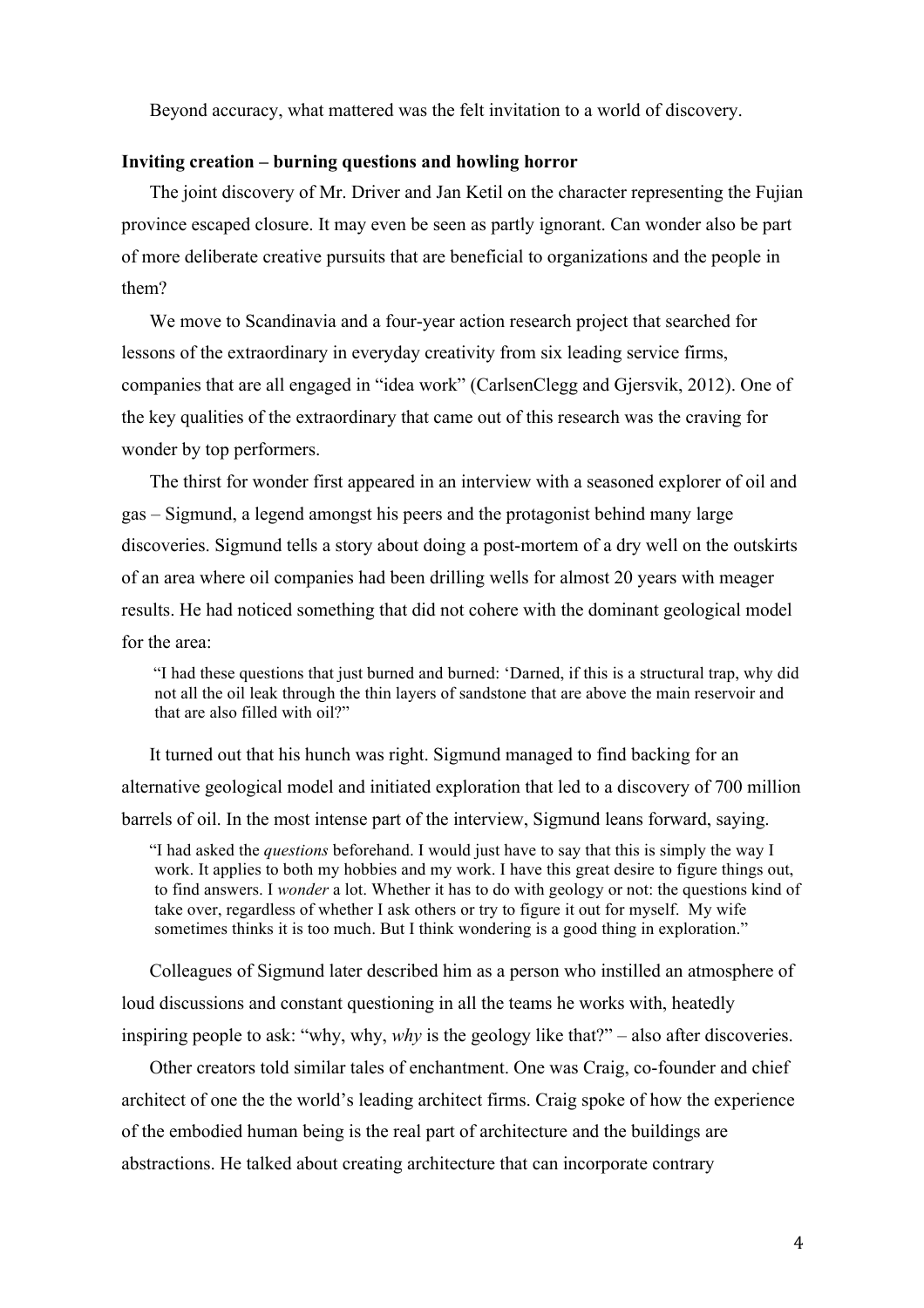experiences and "engender memory and therefore lodge itself into the physicality of being human", why arcitectural concepts first of all need to be generous and never work quite as intended, the precarious nature of interpretation and its ruining by method, and the sensuous experience of listening to the larger stories in culture. Afterwards, we have seen Craig in a documentary. Here he talks about ownership in vertical sections, how philosophy is expressed in buildings, and shows us one of his favorite places in New York city. He explains, for example, how the sunlight at a certain angle reflects in the old window glasses of a building and creates the fleeting images of ponds in the grass. Craig just can't seem to help himself. Above and beyond any rational pursuits, he invites people into mystery and wants to share his wonder of the world. Architecture just happens to be the primary expression.

Then there was Kjetil, an award-winning feature journalist. Kjetil describes coming to his inquiries as encounters with mystery, the whiff of an incipient story whose potential he can "feel in a purely physical way". He sees his prime job as transferring that feeling to readers. Language need to be stripped down. The story should tell itself and evoke feeling: "It's a mystery, there is something untold, and then the reader will feel that something is untold." Examples include stories of a girl's struggle with cancer seen at the micro-level of the battle within her body, and reporting from the the skinless horror of witnessing the trial of the July 22 killings in Norway. These are numbing essays, tearing the reader between the bottomless howling of the bereaved and the triteness of the monstruous.

#### **Inviting mystery – beyond words, beyond appearances**

Looking across these examples we may suggest that a distinguishing feature of all three top performers seems to be their ability to feel wonder, their insatiable craving for it in their work and their ability to invite wonder in others. Sigmund, Craig and Kjetil, quite like in the exchange with Mr. Driver, all receive *and* give invitations to wonder. They *receive* invitations when being stimulated and aroused by something – a geological puzzle, a question, or the turns in a conversation – that somehow make them question the given of the ordinary. They *give* invitations to wonder when sharing the source of their arousal and further open up for joint inquiry, whether with colleagues or clients or in an interview. There is no calculative intention in these invitations, either in their giving or receiving. It is not like people wake up one morning and figure out that "today seems a good day for some wonder to fuel my creativity, let's try that." Rather, our protagonists are unsettled, struck with wonder, "wounded by the sword of the strange event" (Parsons, 1969: 85), and loose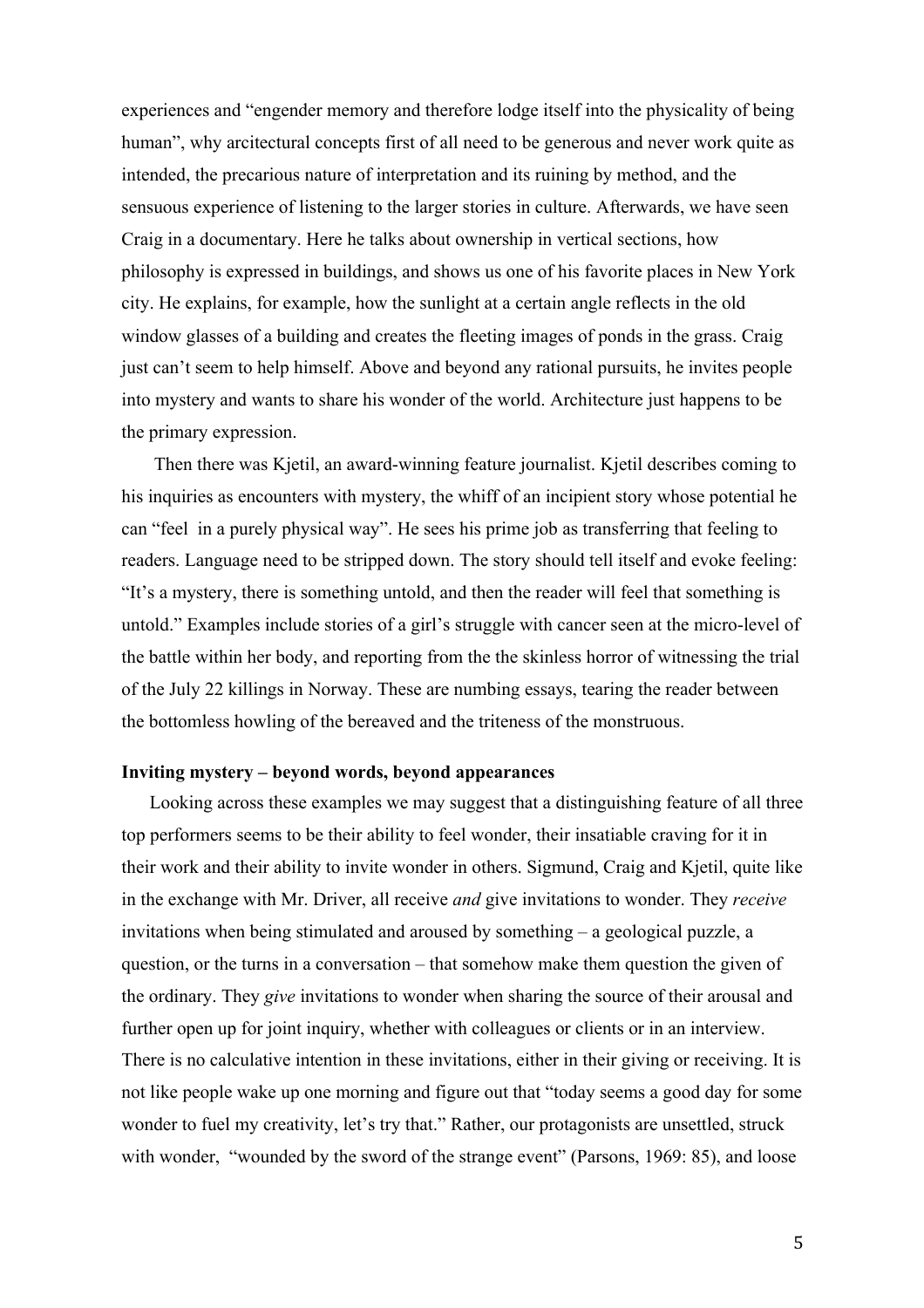themselves into limitless exploration as a rift in understanding appears and bewilderment needs to be endured. It is a form of invitation that underpins desires for knowing or creating and that seemingly serves our protagonist and their organizations well. Preserving mystery in oil exploration, architecture and journalism may lead to discovery, winning contracts and reaching readers.

A key distinction here is whether the invitation to wonder is intentional or not, whether it is utilitarian or more open-ended. In the opening to his *Metaphysics*, Aristotle cast wonder as something that begins as a stimulus to inquiry but that ends when a satisfactory explanation is reached; wonder in the service of determinate knowledge (Aristotle in Barnes 1984: 1554). This idea of wonder has been criticized for taming wonder by reason (Rubinstein, 2008, Platt, 1997). The freeing of wonder from its utilitarian and teleological shackles is also a main point in how it is treated in Daoism (Loy, 1985, Yu, 2003), though here wonder arises more indirectly as a central theme rather than being given an explicit phenomenological treatment. Daoist writings encourage us to look for and embrace paradox and mystery, to seek out and accept that many of our experiences are only seemingly coherent (Chang, 1977/2014), and that the world is filled with enigma that is at once darkness and light (Yu, 2003). The founding texts, *Zhuangzi* and *Daodejing,* repeatedly refer to the importance of not accepting the apparent as given and being suspicious of making arbitrary distinctions in our world. *Zhuangzi* attempts to show the way our faith in words gradually undermines our sensitivity to lived experience (Feng, 1948/2015). Common usage of language may distance us from lived and embodied experience, and it is through wonder that existence may (re)open to us.

All of the four accounts so far in this paper, from the exchange with Mr. Driver to Sigmund the explorer, Kjetil the journalist and Craig the architect, can be seen as sharing this heritage from Daoism. They share a craving to search beyond appearances and the manifestations of being, a bottomless search that points to Dao in Daoism (Yu, 2003, Liu, 2009) and the blind wandering back to the knowledge of God in Western philosophy (Patočka, 1974-1977/2002). In more functional terms for creativity in organizations, it amounts to a search beyond established clichés and schemas, whether characters of language, geological data, media notes or conventions in architecture.

#### **Inviting arousal and immersion in service experiences**

Our next encounter with the phenomenon came in a somewhat surprising setting, one in which the competitive rationalities of service experiences were in focus. 67 young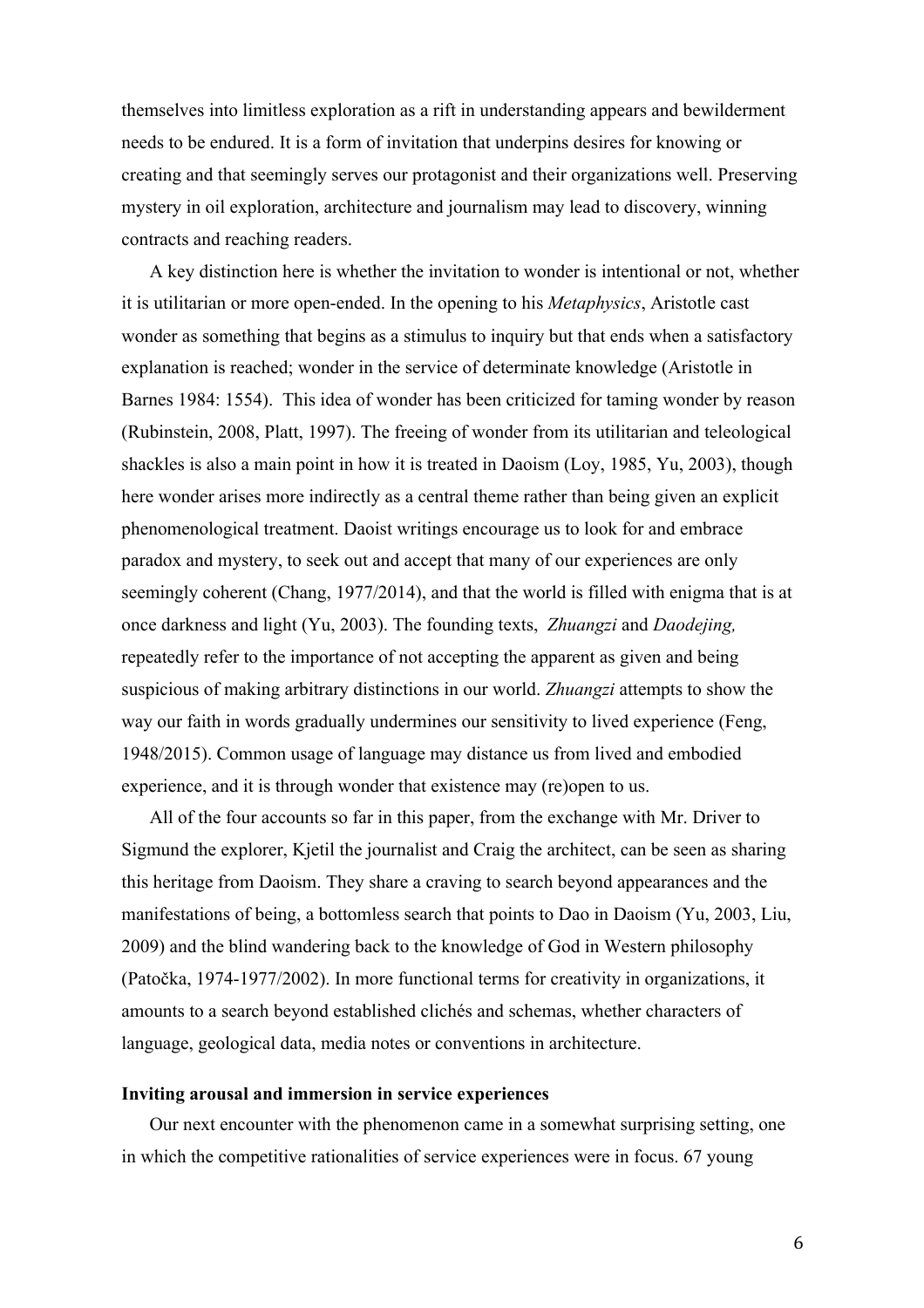executives in two MBA classes on organizational creativity in Shanghai were asked to do half a day of fieldwork in high-end service provider settings – through personal observations as well as brief interviews of staff and other users. The executives were told to look for sources of *magic*; what made services stand apart and somehow extraordinary to them. The task was framed in a fairly utilitarian way. What came out was less so.

One group talked about the unexpected delight of receiving nail decoration service in the waiting line at HaiDiLao hotpot restaurant as well as its genuine staff and dancing waiters. Another described being immersed in the colorful world of M&M's flagship store where they "feel the brightness and innocence of life" and "escape from the world of adults". A third told of the lure of how "feeling friends with wild animals" and hearing the "the singing of black swans" at a lake in the Guangzhou Chimelong resort invoked "feeling the sweet calling of nature". And a fourth told of the pleasant scare of being immersed into horror stories at a game center where staff became eager co-players.

Later, when asked to generalize from these experiences, the following four sets of qualities of the extraordinary service experience emerged: 1) something that aroused interests due to its spectacular, unexpected, beautiful or peculiar nature, 2) a journey to the unknown with a sense of adventure and limitless exploration; 3) the experience of transition and immersion into a new world with an escape from daily life, and 4) production of memories that one could revisit, dwell on and share afterwards.

We understand these experiences as pointing to wonder as a potential distinguishing quality of services, in particular interactive services with elements of "experience goods" (Israel, 2005). The road to extraordinary services may pass through arousing the sensory apparatus of people, evoking the thirst for immersion in the mysteries of new worlds and expansion of understanding, experiences that in turn produce cherished memories.

We have seen such invitations to wonder in other service settings too. Steve Jobs' fiery striving for bringing "insanely great" and "enlightened" handheld computer products to the world was born by inspiration from calligraphy, architecture, the whole earth catalogue and design traditions in Italy and Japan, the latter also heavily linked to his deep interest in Zen-philosophy (Isaacson, 2011). The search for simplicity and essences beyond appearances in Zen-Buddism is one of its strongest inspirations from Daoism (Feng, 1948/2015, May, 2011). Jobs' restless desire for creating sophisticated simplicity was an explicitly zen-inspired quest, with a question-everything mindset, a constant stripping away of the cluttered and overdesigned, and a search for minimalist, austere beauty that arouse and enlist the imagination of others. Conceived as such, it was a search in and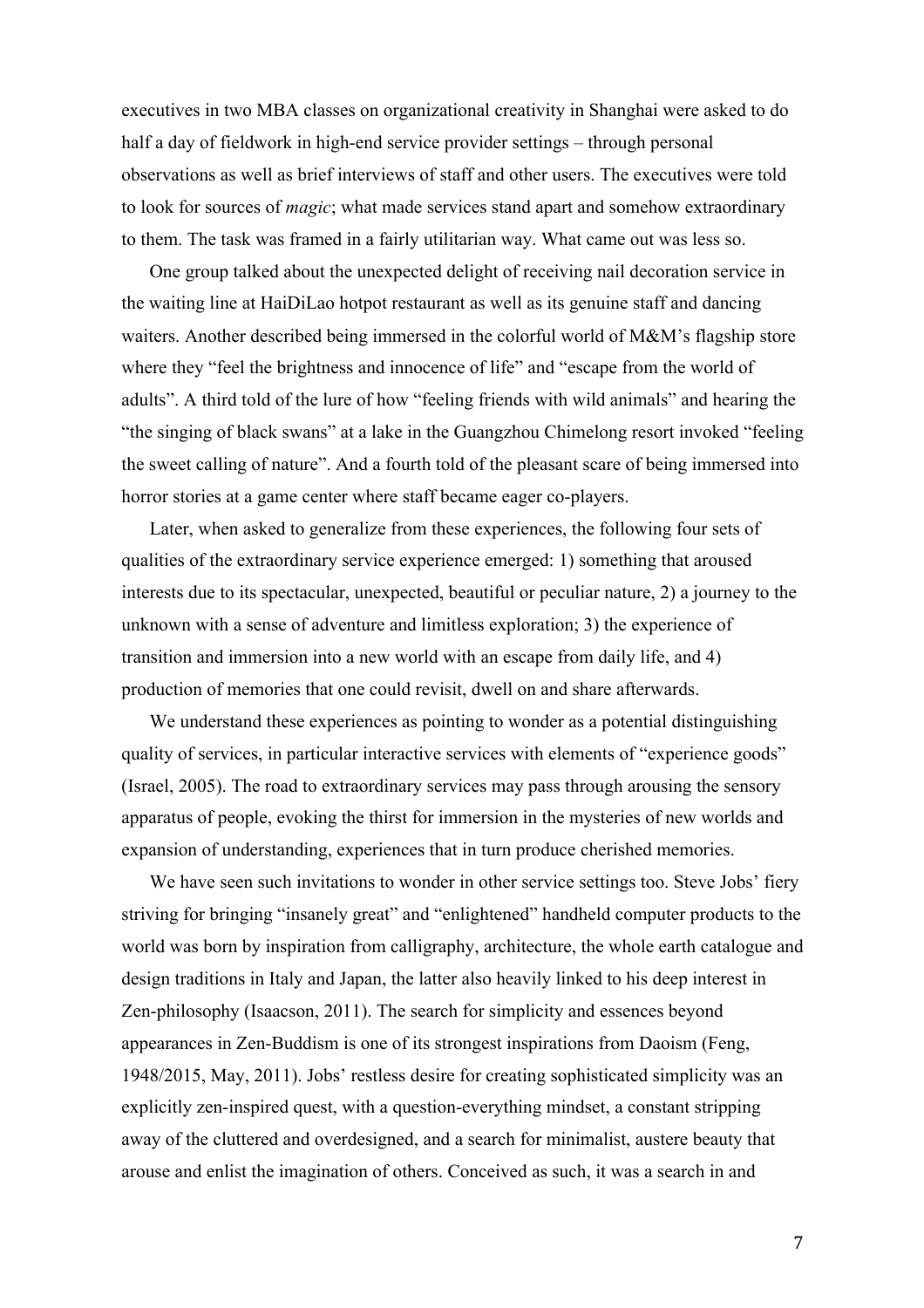through wonder.

The El Bulli restaurant in the Catalan seaside town of Roses, and its chef, Ferran Adriá, came to the status as world leading through a similarly obsessed search (Abend, 2012). Here, the scientific and artistic approaches to cooking, with spherification and methods of deconstruction, provided unparalleled artistry of contrasts (hot-cold, soft- crunchy, solidliquid and sweet-savory) and surprising combinations (SvejenovaMazza and Planellas, 2007). More than anything, Adriá and El Bulli brought new worlds of arousal to guests and critics alike. As remarked by one biographer (Andrews, 2010: 61), even seasoned Chefs would experience life-changing amazement at El Bulli: "When I ate the food, I felt fear, delight, confusion, real joy. The world changed. For a chef, it was like Eric Clapton coming out of hearing Jimi Hendrix for the first time. What do you do now?"

These observations come with a disclaimer. Wonder cannot be reduced to another marketing ploy or be faked. The executives in Shanghai also reported on the importance of experiencing service providers who seem empowered and exuded positive energy of being immersed and genuinely interested in the service experience themselves, whether that meant being childish at a Disney store, treating animals respectfully at Chimelong, eagerly engaging guests in co-playing, or simply "smiling from the heart". Instances of wonder occur in the micro-processes of spontaneous interaction. To *promise* wonder in a service offering is as credible as vowing that one will fall in love. In Daoist terms, it is like ensuring people they may glimpse the Dao when all you can offer is an empty ceremony (Feng, 1948/2015: 184-185). Wonder resists being turned into a prescription. The search for mystery pushes beyond the apparitions of mindless rituals.

#### **Inviting life**

In its deepest sense, wonder may be seen as a way of enhancing people's connecting to life itself, not just by entering new worlds but by suspending our preconceptions and engaging reality in a direct, immediate, and new way (Merlau-Ponty, 1962/2002, xiii). Nussbaum (2001) has argued that wonder plays an important part in a child's capacity for love and compassion. It is through wonder that children come to culture and people connect with worlds they do not know. In this sense, wonder is to be found in experiences common to most of us. It could be looking beneath seashore stones, listening to the chorus of birds or smelling the low tide (Carson, 1965/1988), or it could be dwelling on the irreducible indeterminacy of the other (Levinas, 1969).

So our path to life may begin in wonder. Might it also end there, as a last invite? BJ

8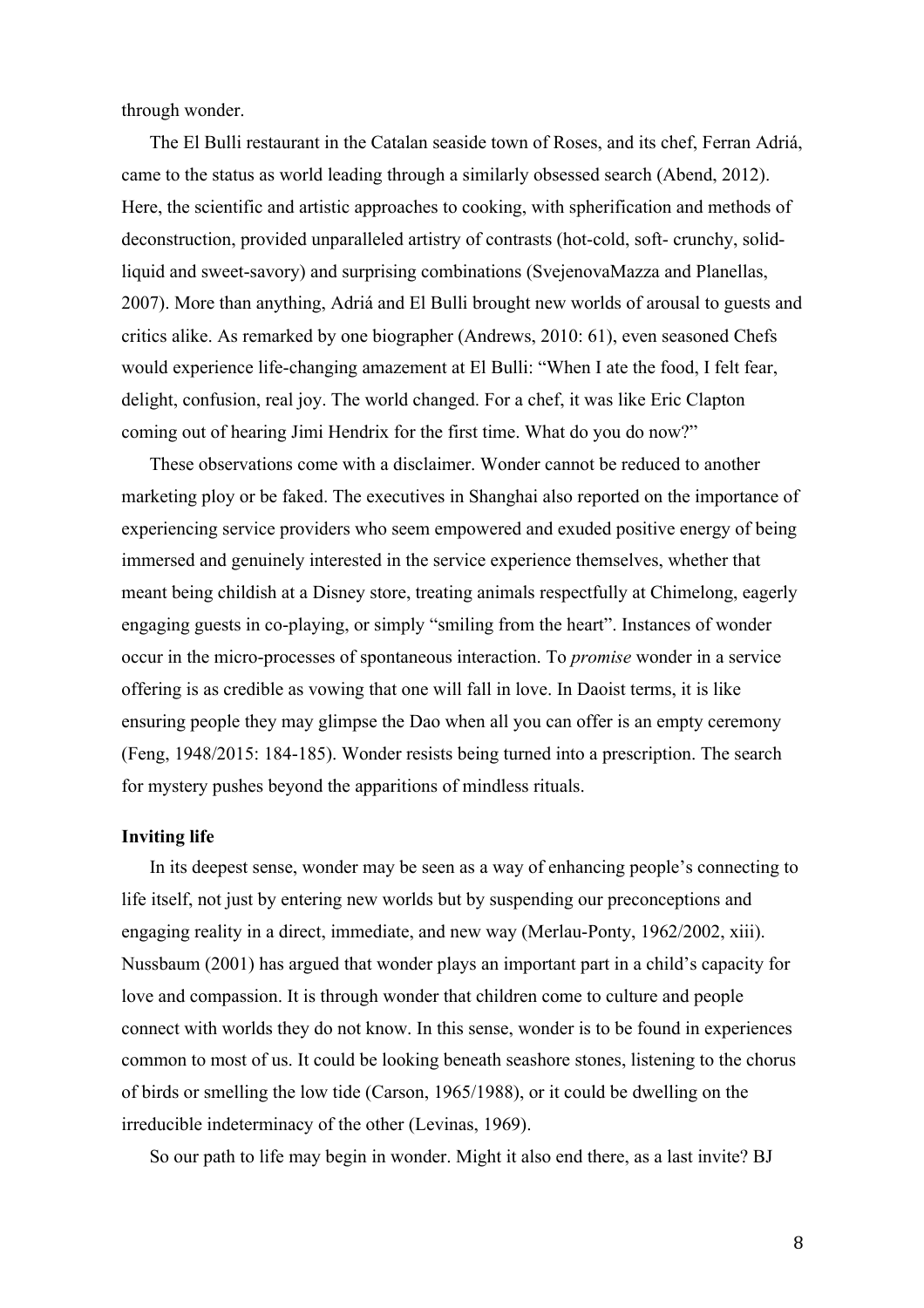Miller, a palliative care physician and executive director of Zen Hospice Project in San Francisco, reasons in a stirring TED talk (Miller, 2015) about how to create a dignified, graceful end of life for patients. Miller was close to death himself after an accident that robbed him of three limbs. During his stay in a burn unit, he gets to see a new possibility for care:

And one night, it began to snow outside. I remember my nurses complaining about driving through it. And there was no window in my room, but it was great to just imagine it coming down all sticky. Next day, one of my nurses smuggled in a snowball for me. She brought it in to the unit. I cannot tell you the rapture I felt holding that in my hand, and the coldness dripping onto my burning skin; the miracle of it all, the fascination as I watched it melt and turn into water. In that moment, just being any part of this planet in this universe mattered more to me than whether I lived or died. That little snowball packed all the inspiration I needed to both try to live and be OK if I did not.

Miller's main point is that organizing for care needs to incorporate creative and playful acts, tending to dignity and inviting wonderment by way of the senses, "making life more wonderful, rather than just less horrible".

### **Inviting re-search**

Ludvig Wittgenstein (1980: 5) once famously stated that "Man has to awaken to wonder — and so perhaps do people. Science is a way of sending him to sleep again." Wonder may be resisted by a calculative science bent to dispel mystery and doubt (Parsons, 1969, Rubinstein, 2008). If we want wonder to matter in organizational research, whether as subject worthy of study or a quality of inquiry, we need to take it back from the higher echelons of philosophical thought and set it free as something in service of more than reason. Inviting wonder in organizations is important because it may unleash creativity, seed empathy and allow people to come more fully alive in their work while also serving others better. Inviting wonder is also important because it points to a horizon beyond calculative consequences, beyond manifestations, answering to a longing to understand and be taken away, to the enchantment and the beauty of ideas for their own sake (March, 2003).

A call to wonder is a call to the mysteries of being. We find wonder in everyday conversations, may awaken to wonder when we become enchanted as creators and consumers, and the invitations to wonder may matter the most at the edges of life. The study of all of those phenomena needs to be less than putting people to sleep again.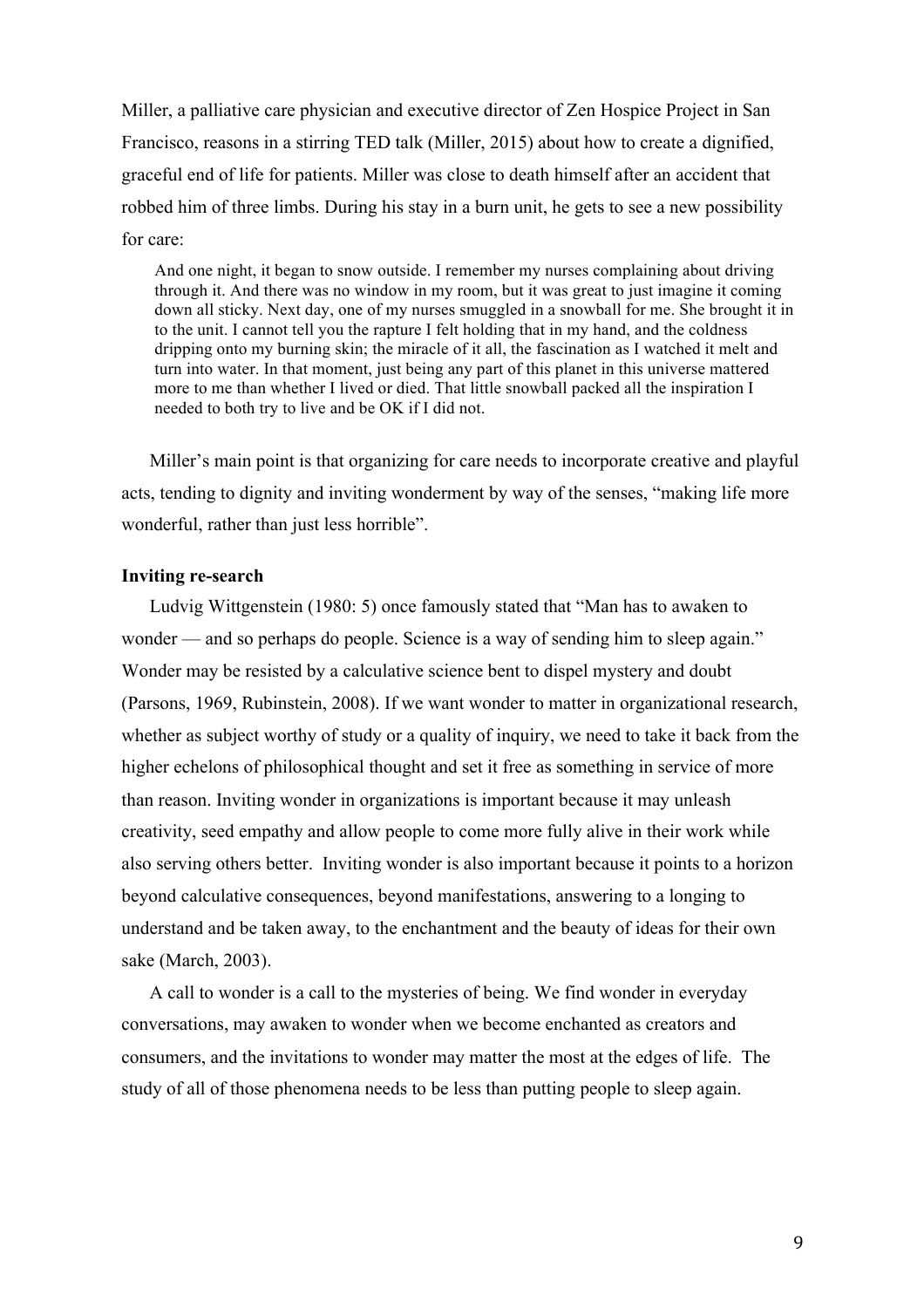## **References**

- Abend, L. 2012. *The Sorcerer's Apprentices: A Season in the Kitchen at Ferran* Adrià's ElBulli: Simon and Schuster.
- Allchin, D. 2002. Tao Te Ching. Classics of intergrity and the way. Rendered by Douglas Allchin.
- Ames, R. & Hall, D. 2003. *Dao De Jing: a philosophical translation*, New York, NY: Ballantine Books.
- Andrews, C. 2010. Reinventing Food. *Ferran Adrià: The Man Who Changed the Way We Eat. London: Phaidon,(201).*
- Carlsen, A., Clegg, S. & Gjersvik, R. (Eds.) 2012. *Idea Work. Lessons of the Extraordinary in Everyday Creativity*, Oslo: Cappelen Damm.
- Carlsen, A. & Sandelands, L. 2015. First passion: Wonder in organizational inquiry. *Management Learning*, 46(4): 373-390.
- Carson, R. 1965/1988. *The Sense of Wonder*, New York, NY: HarperCollins Publishers.
- Chang, C.-Y. 1977/2014. *Tao. A new way of thinking.*, London: Singing Dragon/Jessica Kingsley.
- Cooper, P. I. 1997. Theaetetus. In Cooper, J. M. (Ed.) *Plato: Complete Works:* 157– 234. Indianapolis, IN: Hacket Publishing Company.
- Feng, Y. L. 1948/2015. A Short History of Chinese Philosophy, Beijing: Foreign Languages Teaching and Research Press
- Israel, M. 2005. Services as experience goods: An empirical examination of consumer learning in automobile insurance. **American Economic Review**, 95(5): 1444-1463.
- Isaacson, W. 2011. *Steve Jobs*, New York: Simon & Schuster.
- Lau, D. V. 1963/1989/2012. *Tao Te Ching. A Bilingual Edition.*, Hong Kong: The Chinese University Press.
- Levinas, E. 1969. *Totality and Infinity: An Essay on Exteriority*, Pittsburgh, PA: Duquesne University Press.
- Liu, X. 2009. Daoism (i): Lao Zi and the Dao-de-Jing. In Mou, B. (Ed.) **History of Chinese Philosophy:** 209-236. New York, NY: Routledge.
- Loy, D. 1985. Chapter one of the "Tao Tê Ching": A 'new' interpretation. *Religious Studies,* 21(3): 369-379
- March, J. G. 2003. A scholar's quest. *Journal of Management Inquiry*, 12(3): 205-207. May, M. **Rottman Magazine.** 2011. Zen and the art of simplicity.
- Merlau-Ponty, M. 1962/2002. *Phenomenology of Perception*, London: Routledge.
- Miller, B. 2015. What really matters at the end of life. **TEDTalks**.
- Nussbaum, M. 2001. *Upheavals of Thought: The Intelligence of Emotions.,* Cambridge: Cambridge University Press.
- Parsons, H. 1969. A philosophy of wonder. *Philosophy and Phenomenological Research,* 30(1): 84-101.
- Patočka, J. 1974-1977/2002. *Plato and Europe*, Stanford, CA: Stanford University Press.
- Platt, P. G. 1997. *Reason Diminished: Shakespeare & the Marvelous*, London: University of Nebraska Press.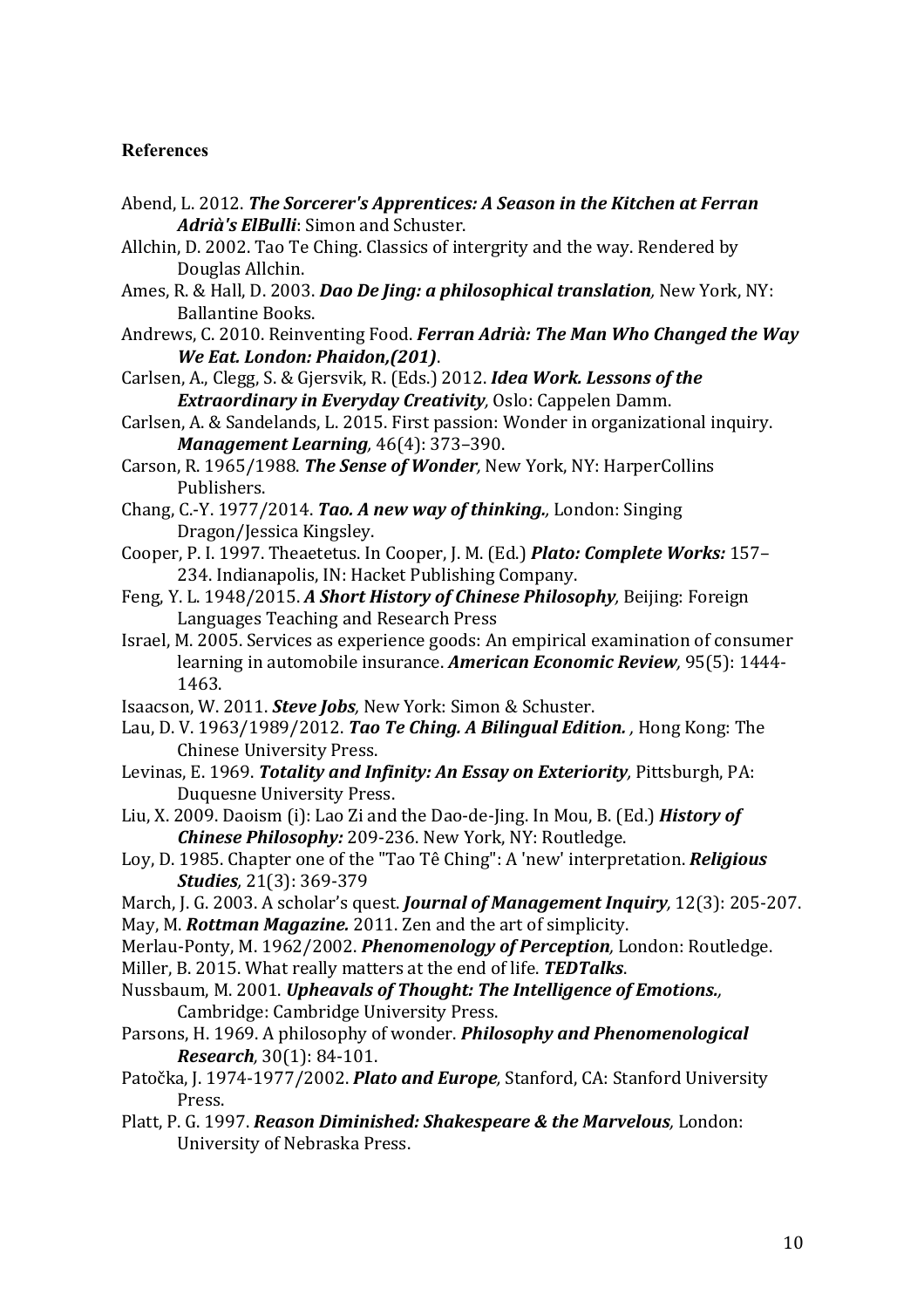Rubinstein, M. 2008. *Strange Wonder. The Closure of Metaphysics and the Opening* of Awe, New York: Columbia University Press.

Shi, N. A. 2001. **Outlaws of the Marsh**, Beijing: Foreign Language Press.

Sterckx, R. 2005. Animal Classification in Ancient China. *East Asian Science*, **Technology, and Medicine**, 23: 26-53.

Svejenova, S., Mazza, C. & Planellas, M. 2007. Cooking up change in haute cuisine: Ferran Adrià as an institutional entrepreneur. *Journal of Organizational Behavior,* 28(5): 539-561.

Swfp 1986. In Editorialdep (Ed.) *Cong Shu Ji Cheng Xin Bian*. Taipei: Shin Wen Feng Print Co.

Wittgenstein, L. 1980. *Culture and Value*, Chicago, Il: University of Chicago Press.

Yu, A. C. 2003. Reading the" Daodejing": Ethics and Politics of the Rhetoric. *Chinese Literature: Essays, Articles, Reviews,* 25: 165-187.